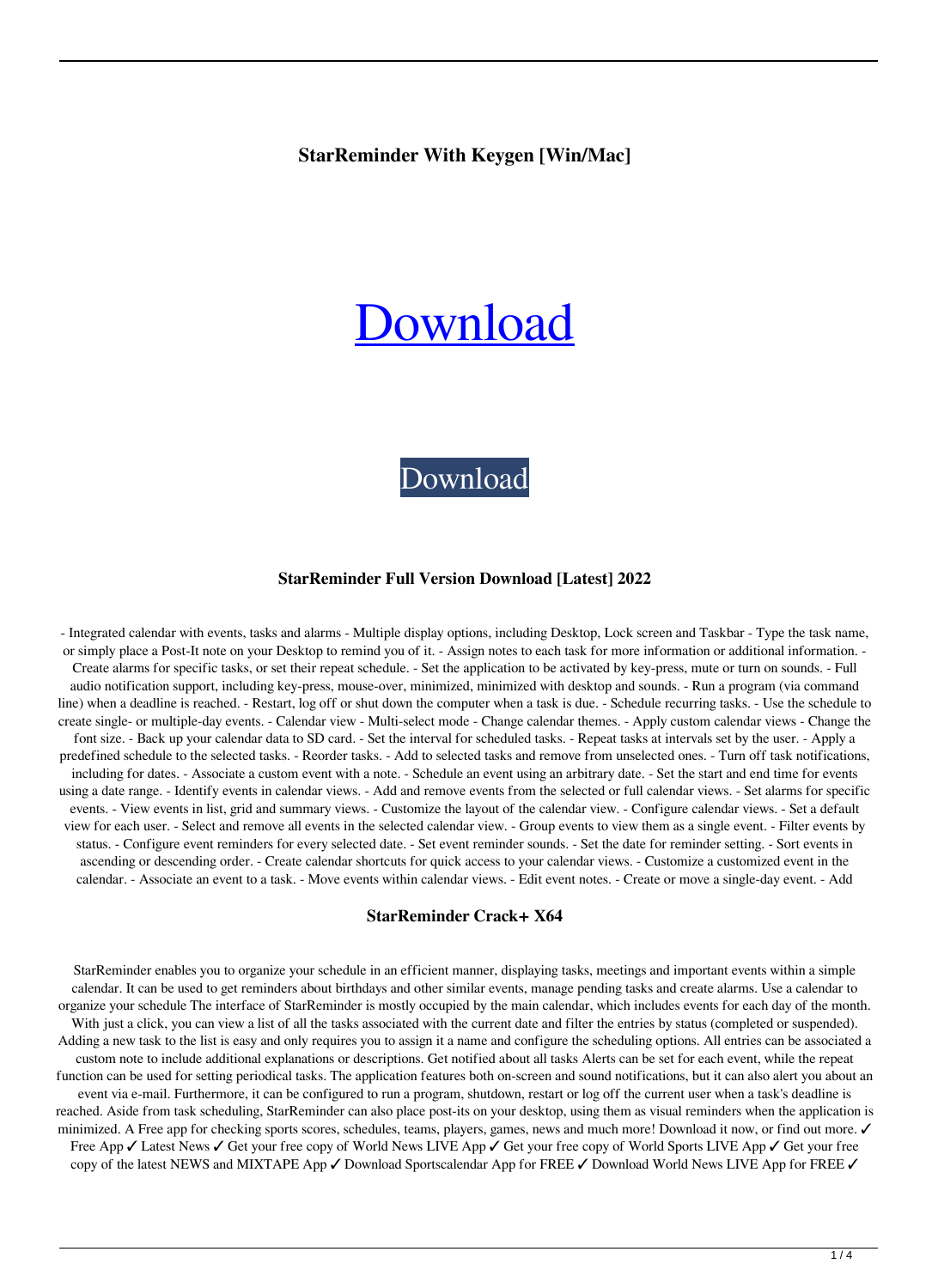Download World Sports LIVE App for FREE ✓ Download World News MIXTAPE App for FREE ✓ Download Sportscalendar App for FREE ✓ Download World News LIVE App for FREE ✓ Download World Sports LIVE App for FREE ✓ Download World News MIXTAPE App for FREE ✓ Download Sportscalendar App for FREE ✓ Download World News LIVE App for FREE ✓ Download World Sports LIVE App for FREE ✓ Download World News MIXTAPE App for FREE ✓ Download Sportscalendar App for FREE ✓ Free App to Download ✓ Free App to Download ✓ Free App to Download 81e310abbf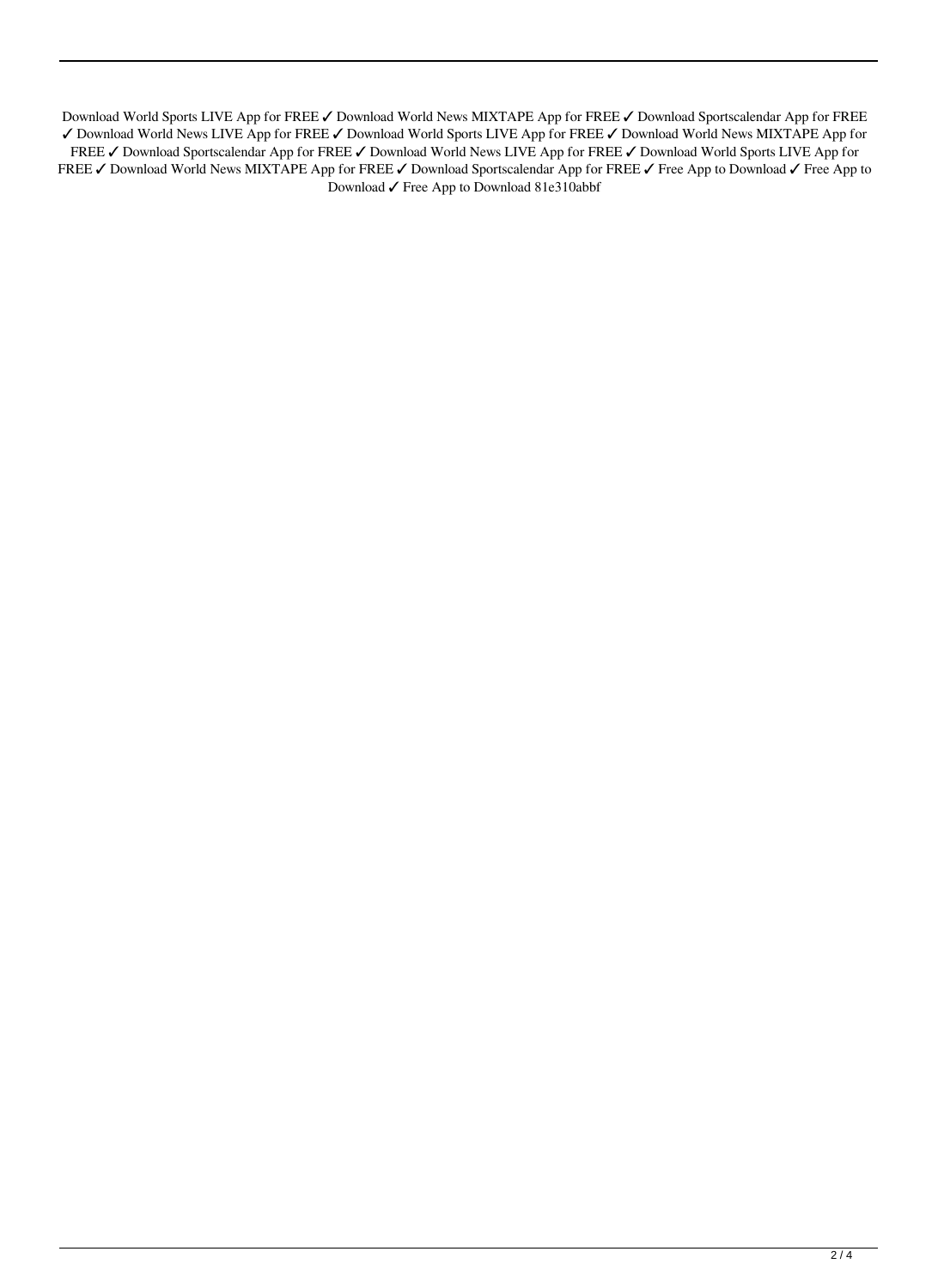### **StarReminder Crack + X64**

StarReminder enables you to organize your schedule in an efficient manner, displaying tasks, meetings and important events within a simple calendar. It can be used to get reminders about birthdays and other similar events, manage pending tasks and create alarms. Use a calendar to organize your schedule The interface of StarReminder is mostly occupied by the main calendar, which includes events for each day of the month. With just a click, you can view a list of all the tasks associated with the current date and filter the entries by status (completed or suspended). Adding a new task to the list is easy and only requires you to assign it a name and configure the scheduling options. All entries can be associated a custom note to include additional explanations or descriptions. Get notified about all tasks Alerts can be set for each event, while the repeat function can be used for setting periodical tasks. The application features both on-screen and sound notifications, but it can also alert you about an event via e-mail. Furthermore, it can be configured to run a program, shutdown, restart or log off the current user when a task's deadline is reached. Aside from task scheduling, StarReminder can also place post-its on your desktop, using them as visual reminders when the application is minimized. An easy to configure event reminder An application such as StarReminder makes it impossible for you to forget about significant events or upcoming tasks. Whether it is a project deadline, a birthday or an anniversary, this application can easily remind you about it. StarReminder enables you to organize your schedule in an efficient manner, displaying tasks, meetings and important events within a simple calendar. It can be used to get reminders about birthdays and other similar events, manage pending tasks and create alarms. Use a calendar to organize your schedule The interface of StarReminder is mostly occupied by the main calendar, which includes events for each day of the month. With just a click, you can view a list of all the tasks associated with the current date and filter the entries by status (completed or suspended). Adding a new task to the list is easy and only requires you to assign it a name and configure the scheduling options. All entries can be associated a custom note to include additional explanations or descriptions. Get notified about all tasks Alerts can be set for each event, while the repeat function can be used for setting periodical tasks. The application features both on-screen and sound notifications, but it

#### **What's New In StarReminder?**

StarReminder enables you to organize your schedule in an efficient manner, displaying tasks, meetings and important events within a simple calendar. It can be used to get reminders about birthdays and other similar events, manage pending tasks and create alarms. Use a calendar to organize your schedule The interface of StarReminder is mostly occupied by the main calendar, which includes events for each day of the month. With just a click, you can view a list of all the tasks associated with the current date and filter the entries by status (completed or suspended). Adding a new task to the list is easy and only requires you to assign it a name and configure the scheduling options. All entries can be associated a custom note to include additional explanations or descriptions. Get notified about all tasks Alerts can be set for each event, while the repeat function can be used for setting periodical tasks. The application features both on-screen and sound notifications, but it can also alert you about an event via e-mail. Furthermore, it can be configured to run a program, shutdown, restart or log off the current user when a task's deadline is reached. Aside from task scheduling, StarReminder can also place post-its on your desktop, using them as visual reminders when the application is minimized. An easy to configure event reminder An application such as StarReminder makes it impossible for you to forget about significant events or upcoming tasks. Whether it is a project deadline, a birthday or an anniversary, this application can easily remind you about it. StarReminder 1.0.3.6 2015-05-13 StarReminder enables you to organize your schedule in an efficient manner, displaying tasks, meetings and important events within a simple calendar. It can be used to get reminders about birthdays and other similar events, manage pending tasks and create alarms. Use a calendar to organize your schedule The interface of StarReminder is mostly occupied by the main calendar, which includes events for each day of the month. With just a click, you can view a list of all the tasks associated with the current date and filter the entries by status (completed or suspended). Adding a new task to the list is easy and only requires you to assign it a name and configure the scheduling options. All entries can be associated a custom note to include additional explanations or descriptions. Get notified about all tasks Alerts can be set for each event, while the repeat function can be used for setting periodical tasks. The application features both on-screen and sound notifications, but it can also alert you about an event via e-mail. Furthermore, it can be configured to run a program, shutdown, restart or log off the current user when a task's deadline is reached. Aside from task scheduling, StarReminder can also place post-its on your desktop